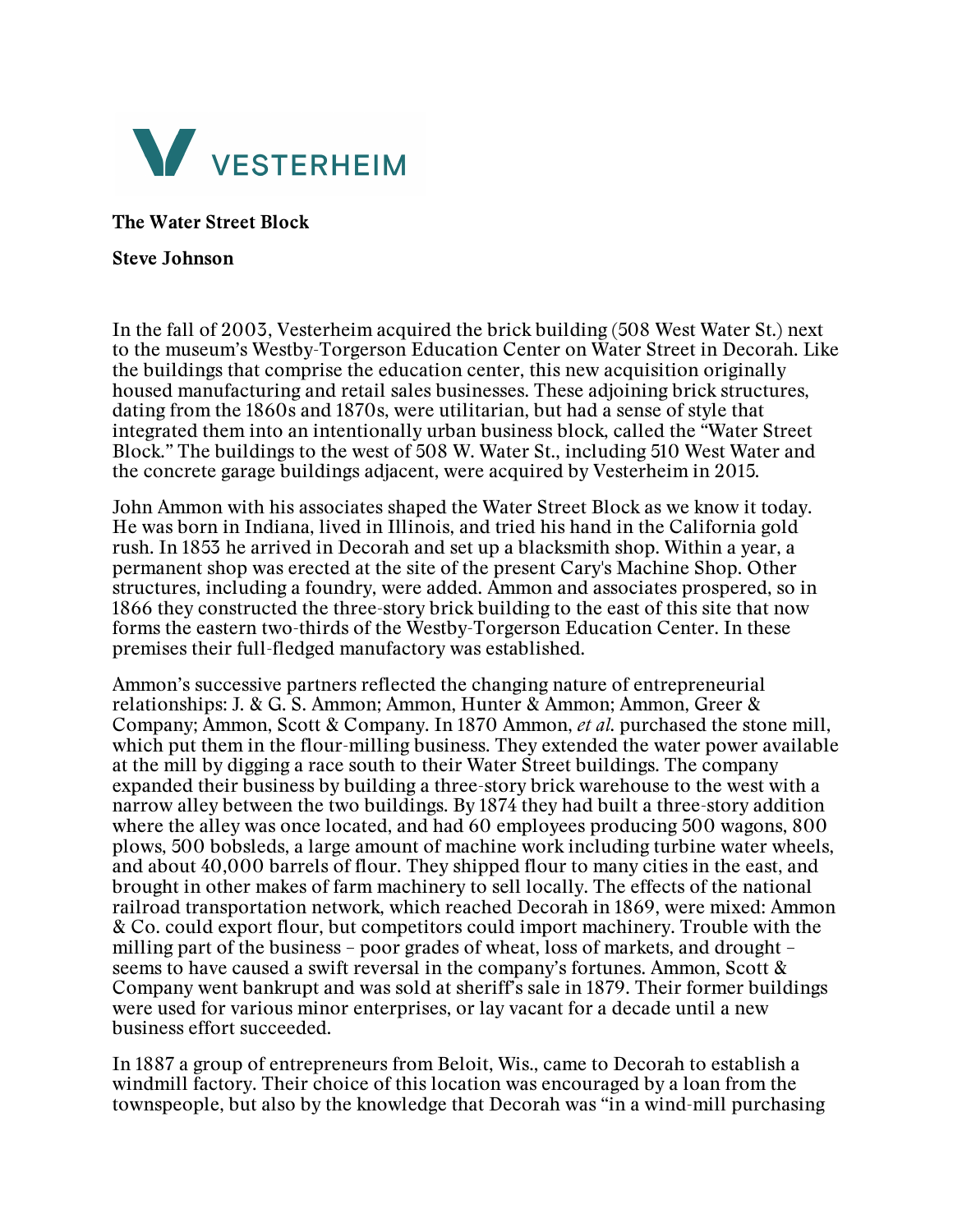territory." The Decorah *Republican* exulted that "the old Ammon, Scott & Co. establishment will speedily be alive again with the hum of industry." Soon the Decorah Wind Mill Company was producing pumping and power mills, round and square tanks, and scales. Their mills were covered in part by patents. They must have been a quality product, because by 1890 they were listed in a national manufacturers' directory among 58 makers considered the best in the United States. By 1891 their business was so good that they had to subcontract the manufacture of mills to a Chicago firm. Mills were exhibited at the World's Columbian Exposition in Chicago (1893) and were sold in South America and Europe. The only cloud on the horizon was the persistent rumor that the company would move to another city. In 1896 the company created a new product, a bicycle called "The Decorah." Local investors were in control of the company, and the president by this time was B. Anundsen, the well-known printer and publisher.

Anundsen was born in Skien, Norway, and came to North America in 1864, settling in La Crosse, Wis. Three years later, "he and his wife loaded their printing press, type and household goods in two wagons" and came to Decorah. He made a success of printing and publishing, including the long-lived *Decorah-Posten* (1874-1972). His business ability and his investment resources undoubtedly made him a strong leader for the Decorah Wind Mill Company. The firm was prospering. An 1897 report noted that 13 sizes of wood and steel mills were made, along with towers ranging from 15 to 75 feet in height. The newspaper was proud that the company was "essentially a 'Decorah' institution," with local capital and officers who were "representative citizens," beginning with B. Anundsen.

Then, on August 3, 1898, the paper reported that "for several days it has been pretty well known in Decorah that the Decorah Windmill Company had sold its plant with the patents, etc., to the Challenge Windmill Co., of Batavia, Ill. The transfer was made a week ago Saturday..." Before the end of the month "the last bolt, the last piece of machinery, everything" had been loaded on railroad cars and shipped to Illinois. "It is to be regretted," the story concluded, "that the business could not have been made more successful in Decorah, but transportation facilities were against it quite largely." Decorah had two railroads, but both were branch lines, and the plant had no direct sidetrack from either line.

The pattern of rise and fall in business enterprise was part of the entrepreneurial game in the  $19<sup>th</sup>$  century, as it is in the  $21<sup>st</sup>$ . One should not automatically infer that an entrepreneur ultimately failed if, as in the case of Ammon, Scott  $\&$  Co., the business had prospered for a quarter-century, providing a local workplace and jobs for nearly a generation. Nor did the Decorah Wind Mill Company fail—in fact, it was too successful to fit in its location, and its chief product too cumbersome to ship profitably without optimum transportation facilities. B. Anundsen's printing company, which shipped reasonably compact items, survives today.

Among the entrepreneurs who carried out their ventures in the Water Street Block, we find various continuities—of type of manufacture and of family. For some reason that is not yet clear, Decorah was a minor manufacturing center for scales, including platform scales used by merchants and farmers for weighing bagged, boxed, and barreled goods, and wagon scales for use at elevators, mills, and stockyards. Decorah's first scale factory was apparently that of T. E. Gaston at Twin Springs, west of town,